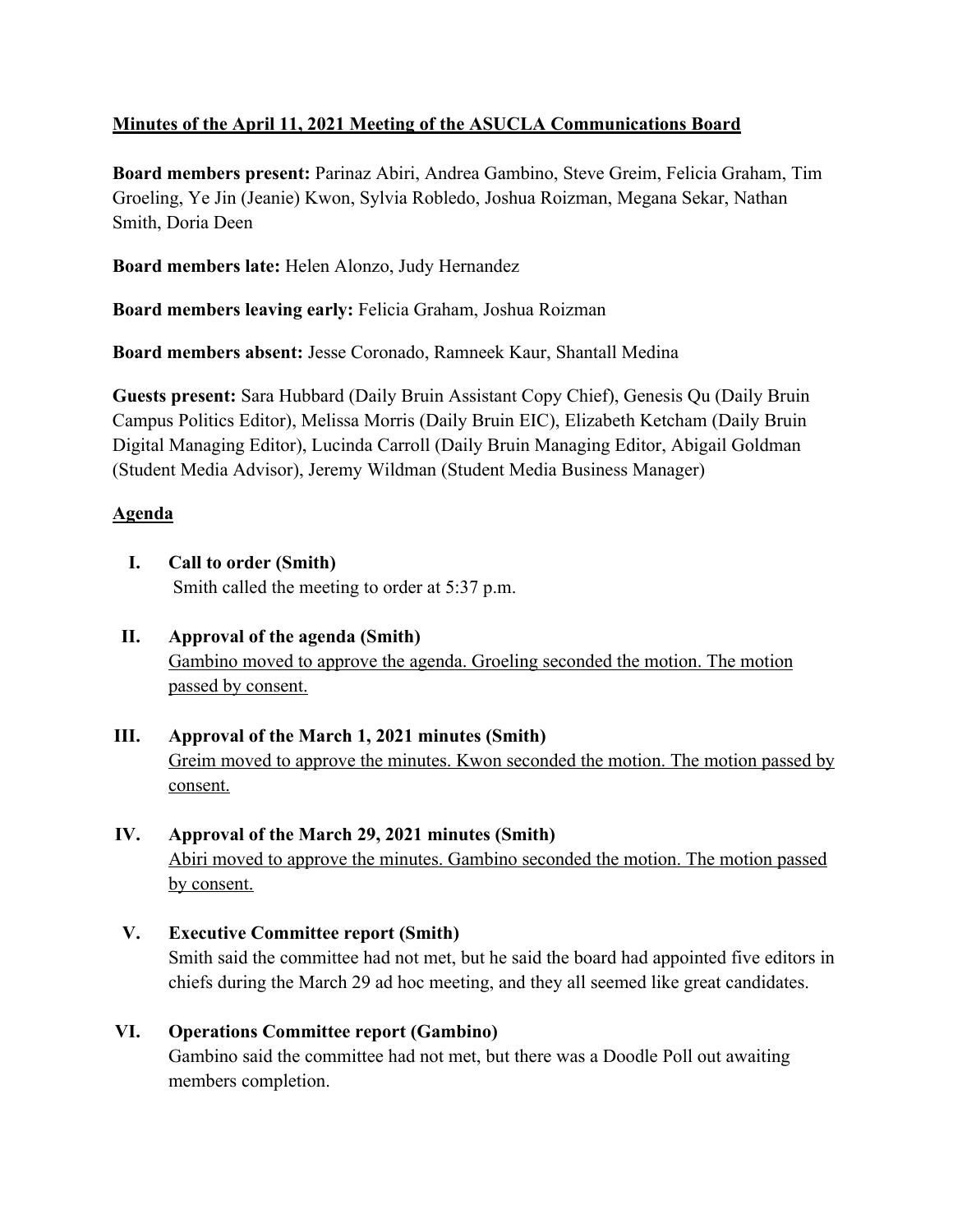#### **VII. Finance Committee Report (Kaur)**

Since both Kaur and Coronado were out, Deen gave this report. She said the committee met on March 31, 2021 and they discussed the February financial statements and the March forecast. She said the committee approved a capital budget reallocation that would be discussed during agenda item VI.

#### **VIII. Media Director's Report (Deen)**

Deen reported on the following:

#### *Transfer Center Meeting Recap*

Deen said she met with the Transfer Center's Director Paolo Velasco and the Assistant Program Director Sarah Molitoris on March 15. She said she was able to get a better understanding of how all three transfer center organizations worked together, and she planned to bring this information to the Operations Committee so they can finalize the language regarding the new transfer center undergraduate seat to the Communications Board. She said she was also able to give them information about internship opportunities, and they would work together to keep transfer students informed about Student Media and Communications Board opportunities.

#### *Newsmagazine Posts per Week*

Deen shared the newsmagazine online posts for winter quarter weeks 9 through spring quarter week 1. All of the magazines were on track with the minimum publishing requirements for winter quarter except for OutWrite, which met half the requirement.

#### *February 2021 financial statements*

Deen discussed the cash, revenue, expenses, net revenue, and the summary of the Daily Bruin, Web, and Outdoor sales.

#### *March 2021 Forecast*

Deen said the March forecast would be over budget in Web, but under budget in both Daily Bruin print and Outdoor. Web would be up by 78%, but Daily Bruin and Outdoor would be down 10% and 60% respectively.

#### **IX. Public Comment (Smith)**

Morris said that March Madness and fires in Westwood coverage kept the staff busy. She also said that both managing editors Liz Ketcham (Digital ME) and Lucy Carroll (ME) were present to go over the EIC Endorsement Hearing results. Ketcham informed the board that after three hours of deliberation, Sara Hubbard was endorsed by staff. From the initial 138-member vote, the results yielded Hubbard with 49% of the vote, Qu with 45% of the votes, and 6% did not endorse either candidate. After a runoff, there were 134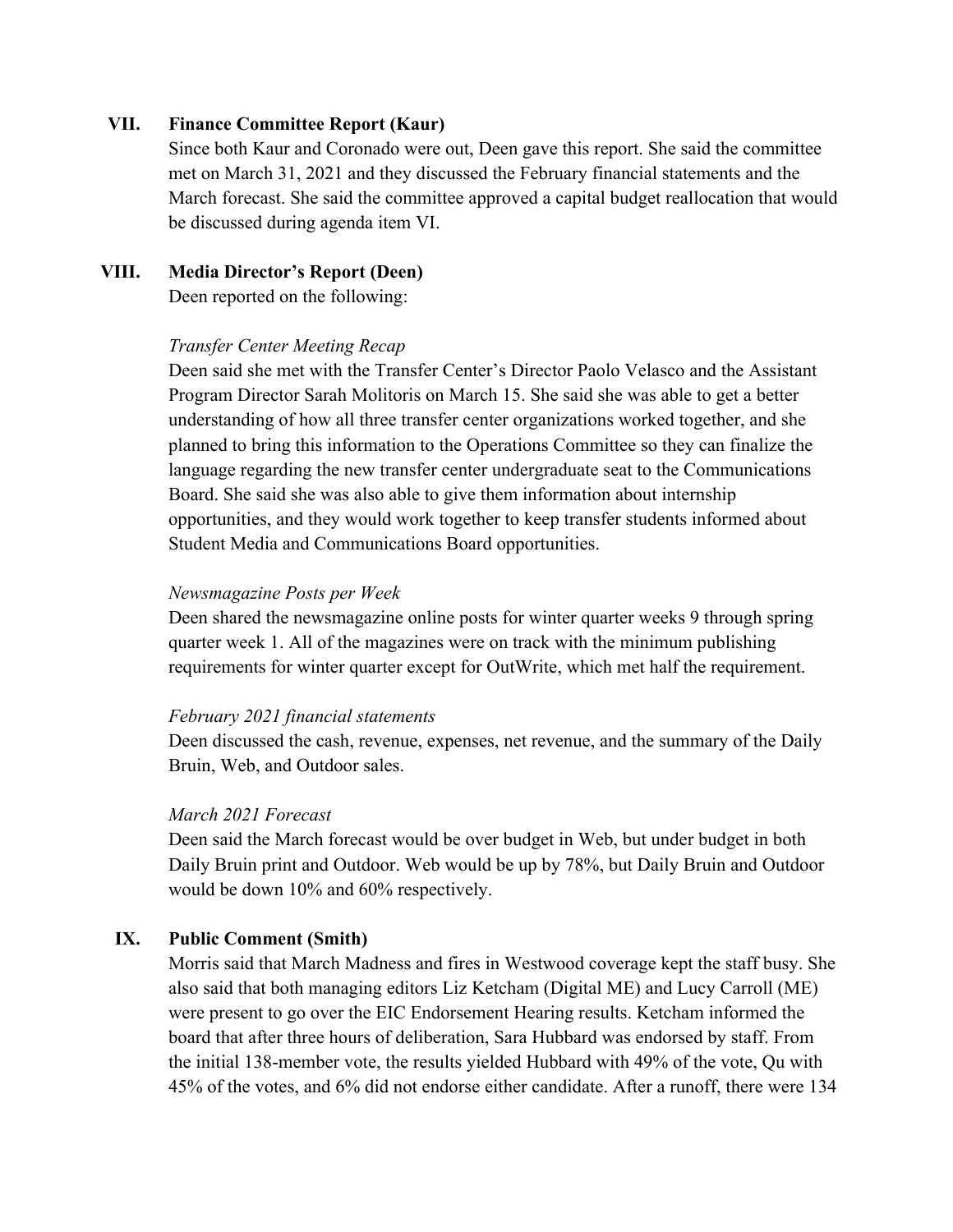votes with four abstentions, and the results yielded Hubbard with 52% of the vote and Qu with 48%. Ketcham went on to share both the areas in which the staff both supported and were concerned with Hubbard as editor in chief. Carroll did the same for Qu.

#### **New Business/Discussion Items**

## **X. February 2021 Financial Statements (Deen)**

Deen said that total income was \$90,559 and budgeted income was \$142,467 leaving us <\$51,908> (<36%>) under budget. Web was up 14% to budget while both Daily Bruin and Outdoor were down to budget 86% and 70% respectively. BruinLife was down 98% to budget. The studio planned to open in February but did not open until March. Total expense was \$96,843 and budgeted expense was \$102,595 leaving us \$5,752 (6%) better than budget. Net revenue was  $\langle $6,285 \rangle$  and budgeted net revenue was \$39,872 leaving us <\$46,157> (<116%>) under budget. Year to date net revenue was \$73,081 and budgeted net revenue was a loss of  $\leq$  \$47,445 > leaving us \$120,526 (254%) better than budget. Cash reserves stood at \$642,000 leaving us \$410,000 above policy.

#### **New Business/Action Items**

### **XI. Budget reallocation request (Deen)**

Deen said there were preapproved funds of \$15,000 in the capital budget for this year to purchase a copier machine. She said the lease was paid off in December, but the company informed her that they were able to keep the equipment and did not have to return it. As a result, Deen asked for those funds to be repurposed to purchase all of the computers this year. She said the tech staff who would be installing them were all graduating in June, so she wanted to purchase the equipment before next fiscal year to make sure they can get installed before staff turnover.

Greim moved to approve a reallocation of \$15,000 from "Printers" to "Workstation Upgrades". Groeling seconded the motion. The motion passed by a member vote of 10-0 with no abstentions.

## **XII. Daily Bruin Editor in Chief selection (Deen)**

## **A. Sara Hubbard, candidate**

## **B. Genesis Qu, candidate**

Gambino moved to enter executive session at 6:19 p.m. Hernandez seconded the motion. The motion passed by a member vote of 10-0 with no abstentions.

Greim moved to exit executive session at 9:56 p.m. Gambino seconded the motion. The motion passed by a member vote of 10-0 with no abstentions.